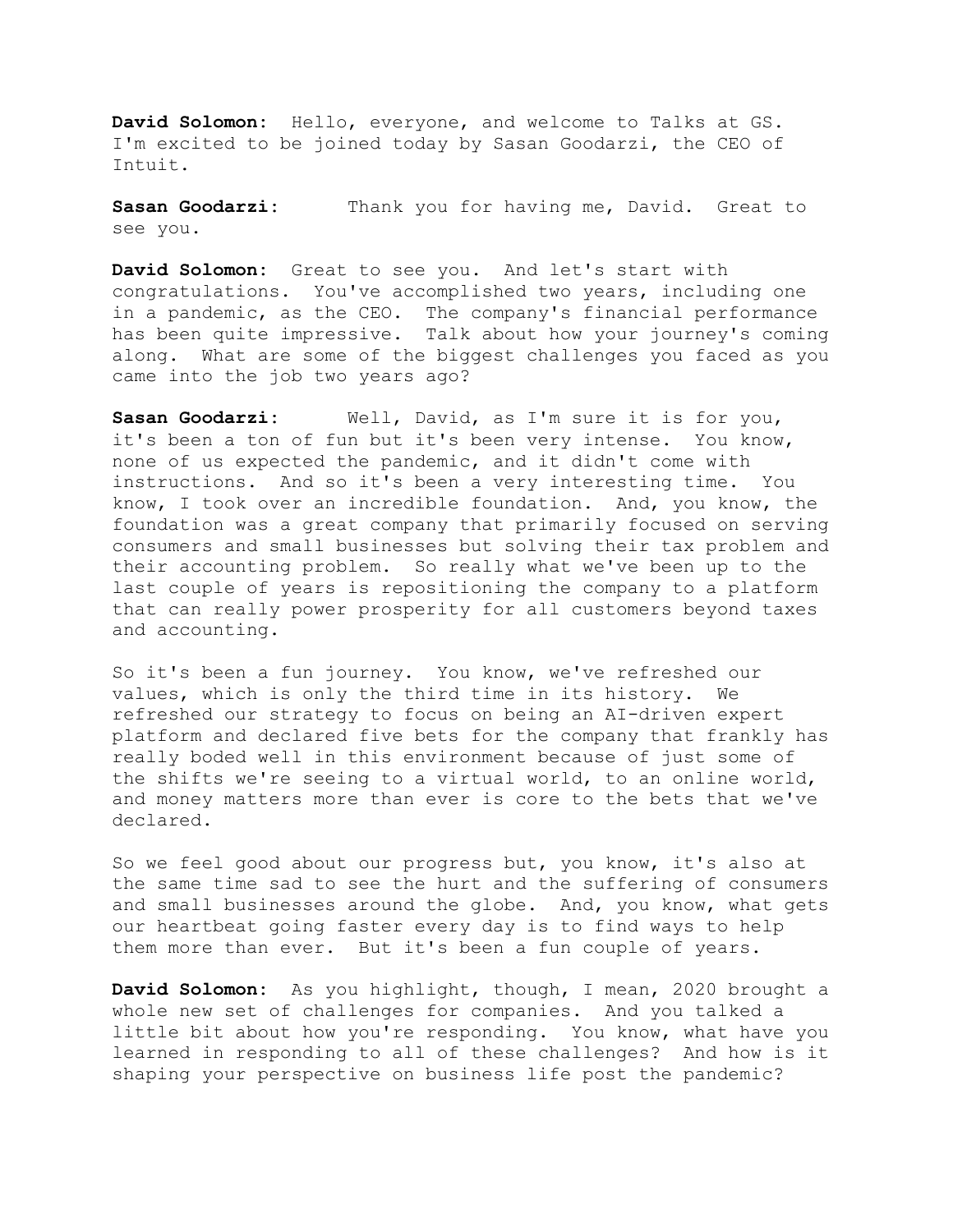Sasan Goodarzi: Yeah, you know, I would actually start with family. You know, one of the things that this pandemic has, you know, taught me and I know a lot of the customers that I interact with is it takes you back to the core of the things that matter most, which is just really cherishing every moment that you have with family and not taking it for granted, the time that you have with them.

I think I would say the second thing is empathy. It has really taught me empathy is more important than ever before, for our own employees that, you know, we've had to shift them to work from home. Some of the challenges that have come with the pandemic, the mental crisis and impact that's come with the pandemic. And so those are just two of I would say the human elements. They sound so obvious, but it's just taught me the importance of family and empathy.

From a business perspective, I would tell you that it has taught me that it's times like this where you have to double down on a reinvention and really double down on being aggressive. It's easy in an environment like this to sort of put things to the side and say, well, we'll get to that later, that's too big of a transformation in a pandemic. And it's taught me and my whole staff that doubling down on the things that we've declared are more important now than ever before. Leaning forward on our toes and playing offense is more critical than ever before. And so I would say those are probably the biggest lessons -- family, empathy, and reinvention in these very interesting times.

**David Solomon:** I want to talk about innovation a little bit because you guys, you've always had a great ability to innovate. In fact, I'd say very few software companies have reached the scale you have because of your ability to innovate. And I want you to talk a little bit about how over with 10,000 employees how you maintain that culture of innovation and entrepreneurship to keep up, you know, rapid growth. You're a \$9 billion revenue company, got 10,000 employees. How do you keep that innovation going?

**Sasan Goodarzi:** Yeah, you know, it's a very interesting question because we were born in the era of DOS. And we've had to, you know, lead through significant platform shifts over time. And, you know, first of all, I give a lot of credit to our founder Scott Cook and the many that, you know, preceded me in terms of the culture that we've created. And I would say, you know, as you know it's not a formula, but it comes down to a couple of things. One is expectation setting. And two, just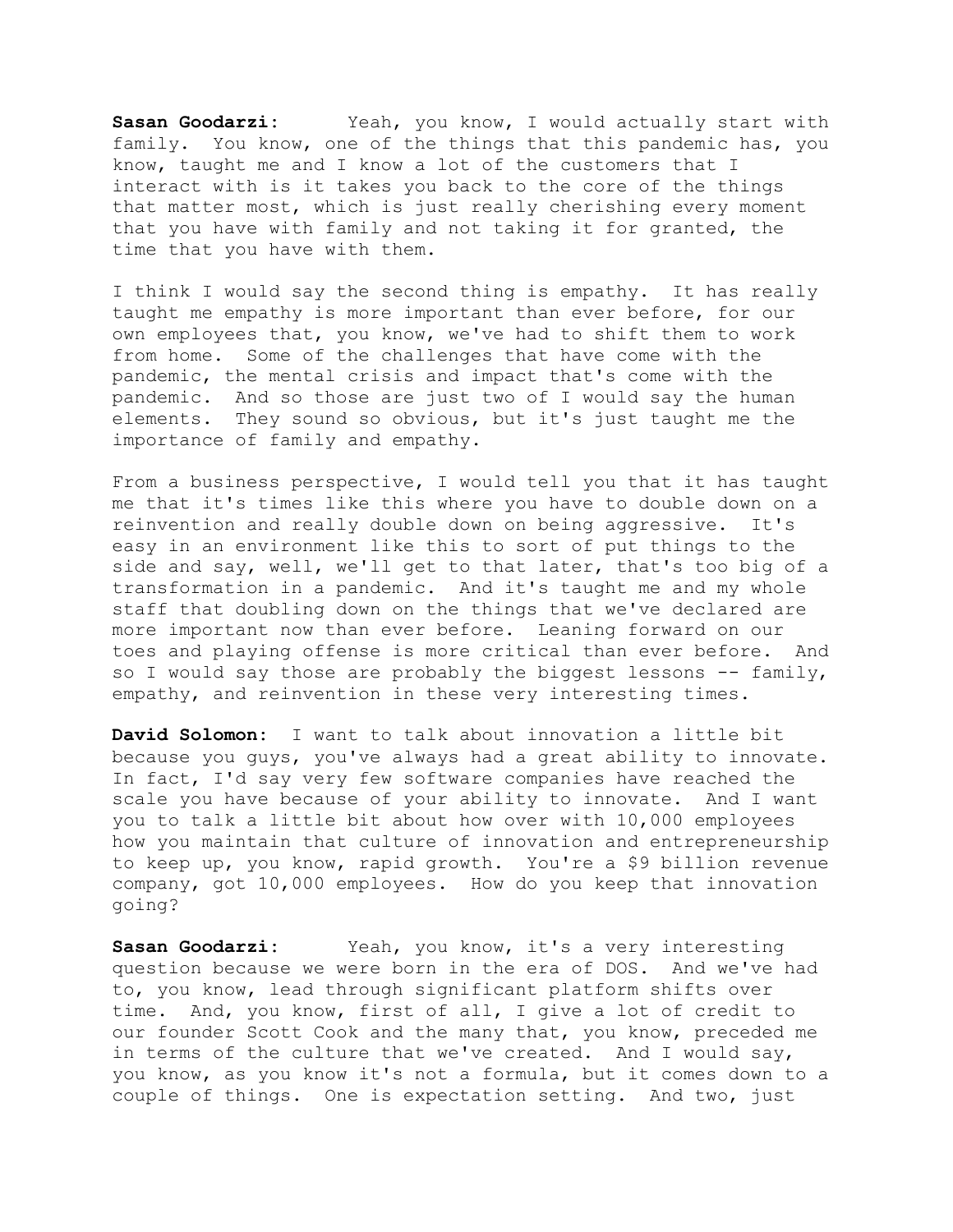what we role model in our behaviors every day.

You know, one of the things we did when we refreshed our values last year was two elements we changed. One was about courage and the other around customer obsession. And so we talk a lot about our values and the expectations that we have of ourselves. And every new employee that comes in, we talk about the importance of living our values.

The other is our true north goals. We have a set of goals across four stakeholders -- employees, customers, community, and shareholders. And we really stay true to a very important customer goal that we have, which is around product recommendation scores and net promoter. And so we measure what new customers say about us, and are metrics up and to the right or are they decreasing and why? So one is about expectations.

I would say, too, David, is just what we try to role model, you know, every day. You know, personally, I'm in our voice of customer Slack channels. I listen to our customer success calls. I do virtual site visits, and a big part of it is engaging local customers. And I capture my notes, and we talk about it with all the leaders of the company. And what we try to do is just really balance where we're constructively dissatisfied because as you know any time you think you're doing well, all you've got to do is go read all the VOC commentary. And customers ground you very quickly on what's important. So we try to expose that as much as possible across the company. And I think it keeps us paranoid, and it keeps us grounded.

**David Solomon:** It's a good way to be and super important. You know, small businesses are getting a lot of attention, and you guys are a company that provides finance, payroll, accounting, payment solutions for a lot of small- and medium-sized businesses. Talk about your vision for how, you know, your products are going to evolve to meet these customer needs. And, you know, from your perspective, working with small businesses, what else should others be doing, the government be doing to help small businesses during this incredibly difficult time that they're facing?

**Sasan Goodarzi:** Yeah, sure. You know, let me take the first part of your question. You know, our history and when QuickBooks was founded, it was really founded on helping you be organized and make sure you can get your accounting right and make sure your books are right. And it's why we have such a tight relationship with accountants. I think the significant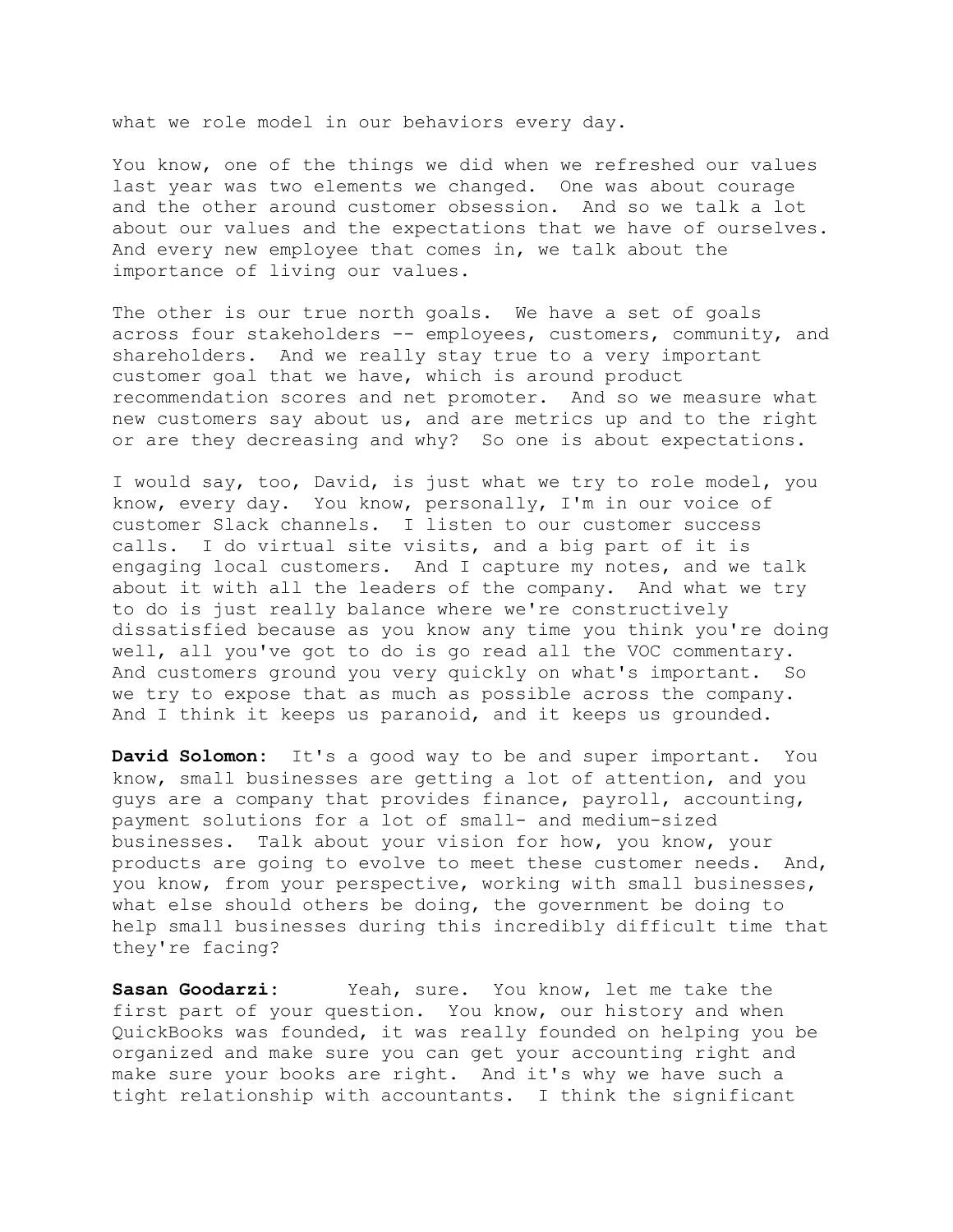shift we've made over time is we're focused on helping small businesses grow. We're focused on getting them paid. Giving them access to capital. Making sure that they can take care of their employees and ultimately ensure that their books are right. So really the evolution of our platform -- and we're an open platform. You know, we have -- I get asked a lot by investors, "Well, why do you have applications that are your competitors on your platform?" It's because we're an open platform, and I want customers to have access to what they need.

So on the QuickBooks platform, you know, you can use HuffSpot [sp?] to do CRM and get more customers. You can get paid through the payments capabilities that we have or others. You can take care of your employees. You can have access to capital. So I think more and more companies need to be in a mindset of, "How do I have a platform that's agnostic that helps a small business truly run their business, manage their cash flow, give them access to capital, to enable them to do what they do best, which is whatever business that they're in and the passion that they have?"

So that's really the evolution. That's where we've accelerated a lot of our innovation is to provide those, all the capabilities that a small business would need, whether it's created by us or one of our partners, you know, on the platform.

You know, to the second part of your question, David, and I think you've been an incredible advocate for small businesses. I think first and foremost, just safely but aggressively moving out with the vaccine. Fiscal stimulus. Recognizing that by industry it's different, by state it's different, but small businesses are struggling. I admire them for their passion to be scrappy, but at the same time customers are spending less with them. They have less employees. And in some cases, depending on what you do, your doors are closed if you're a hair salon or a restaurant depending the state that you're in. So I think just fiscal stimulus and moving aggressively to address this health crisis is what's going to help small businesses, especially in an era where, you know, they're 50% of our economy and they're the lifeblood of the economy around the world.

**David Solomon:** Shifting gears. I want to go back. You made a comment about, you know, a big push in investment in AI. Can you share a bit more about the specifics and how you hope to realize value as a company from AI?

**Sasan Goodarzi:** Yeah, you know, we have defined AI in three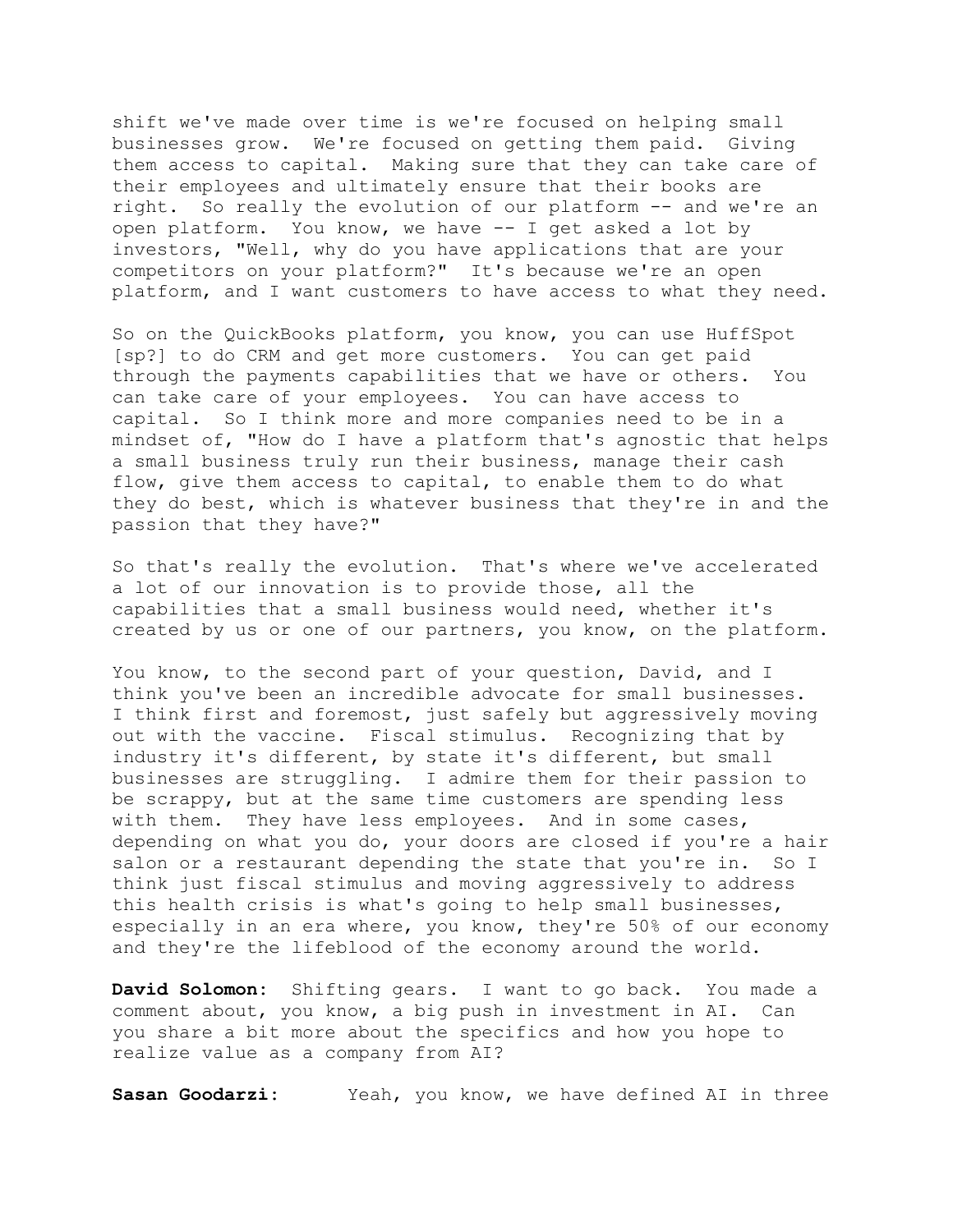components. It's machine learning, knowledge engineering, and natural language processing. From a machine learning perspective, it's leveraging all the data on the platform to really build decision engines and algorithms that automates the work and finds ways to put more money in our customers' pockets. And I'll come back to that in a moment.

Knowledge engineering is, you know, turning in essence rules and the relationship between data into code. So again, we can sort of automate everything.

And then natural language processing is the way you and I are interacting. How do we automate how humans interact with the product? So we have very specific areas that we're investing in, which are the three areas that I mentioned.

So to give you examples of the benefits, you know, one, TurboTax Live, you know, we use a lot of machine learning and knowledge engineering to automate the whole experience for the experts that are delivering the service for consumers. And so we ultimately use all the tax data that the consumer has to help the expert understand what deductions are the best for them. You know, there may be an expert in New York that's serving a consumer in California. We help them understand all the differences in the rules and where the customer can get their maximum deductions. That's all through machine learning and knowledge engineering. And we're leveraging a lot of the same technology to do things like instant deposits, same-day payroll, to be able to provide loans to small businesses where no other financial institution may be able to provide the loan because they don't have all the 360 data.

## **David Solomon:** Sure.

**Sasan Goodarzi:** But we use the data and crunch all of the data with our machine learning capabilities to be able to provide, you know, loans at times that are very tough for customers. So those are examples of where we're putting a lot of our investments just to automate workflows and find ways to put more money in the pocket of our customers.

**David Solomon:** You recently closed the acquisition of Credit Karma, which is the largest deal ever I think for the company. So, first, congratulations. That's a big deal to close a deal like that.

Sasan Goodarzi: Thank you.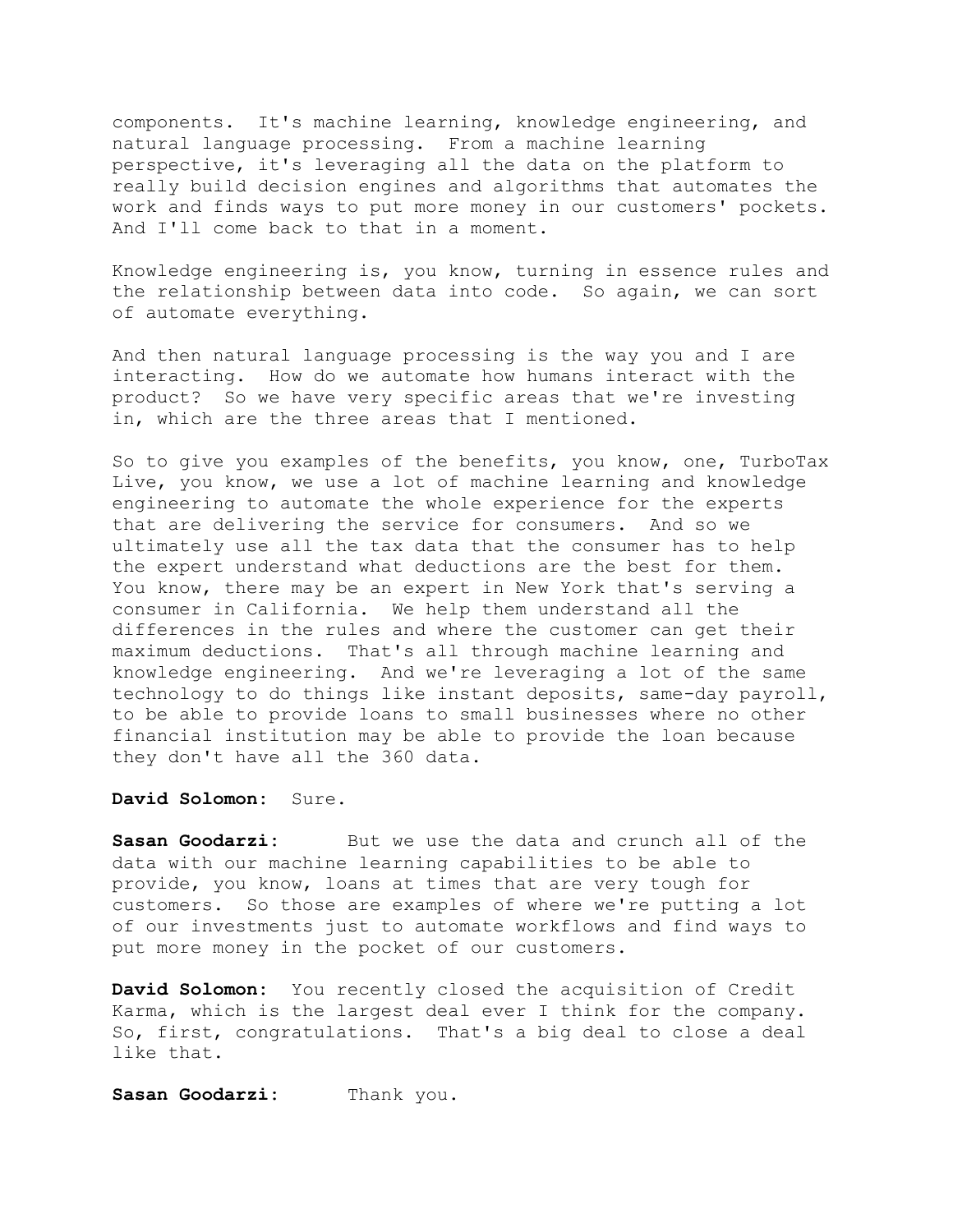**David Solomon:** Talk about your vision for Intuit and Credit Karma coming together.

Sasan Goodarzi: Yeah, I tell you, we couldn't be more excited about Credit Karma just from a cultural perspective and what they bring. You know, David, our vision is we used to just be able to do your taxes. And our vision now is that in one place we want to help you make ends meet. We want to help you reduce debt. We want to help you save money. And so Credit Karma is really a data platform, and it really creates a network effect. The more consumers that use it, the more others want to participate whether it's financial institutions, insurance companies.

And our ultimate vision is that in one place you can get access because of your personalized data that we have with your permission, we can give you access to credit cards that are right for you or where you're preapproved. We can give you access to loans where you're preapproved and they're right for you. Help you save money on your car insurance and home insurance. So just give you access to financial products because we put the power of the data in your hand. And because of the data platform, we can make a perfect match where you're preapproved.

The second is around money. You know, we partner with financial institutions to give free access to checking and savings accounts, debit cards. We're going to be rolling out early access to your wages. So we want to make sure that you have the ability to make more money or to better deal with the money that you have.

 help them access ways to reduce that and save money. And taxes And then third is just advice. You know, those that look for financial advice, for us to make expertise available to you. So really ultimately, I know this is an overused word, but it's a super app. You know, it's 110 million members. It's a big data platform. And it's to use the power of the consumers' data to then becomes one element of what we can do on the platform, not the only thing that we can do.

**David Solomon:** You know, on behalf of everybody, you know, here, I want to thank you for taking some time to be with us. And really appreciate the conversation.

**Sasan Goodarzi:** Awesome, David. Thank you. Thank you so